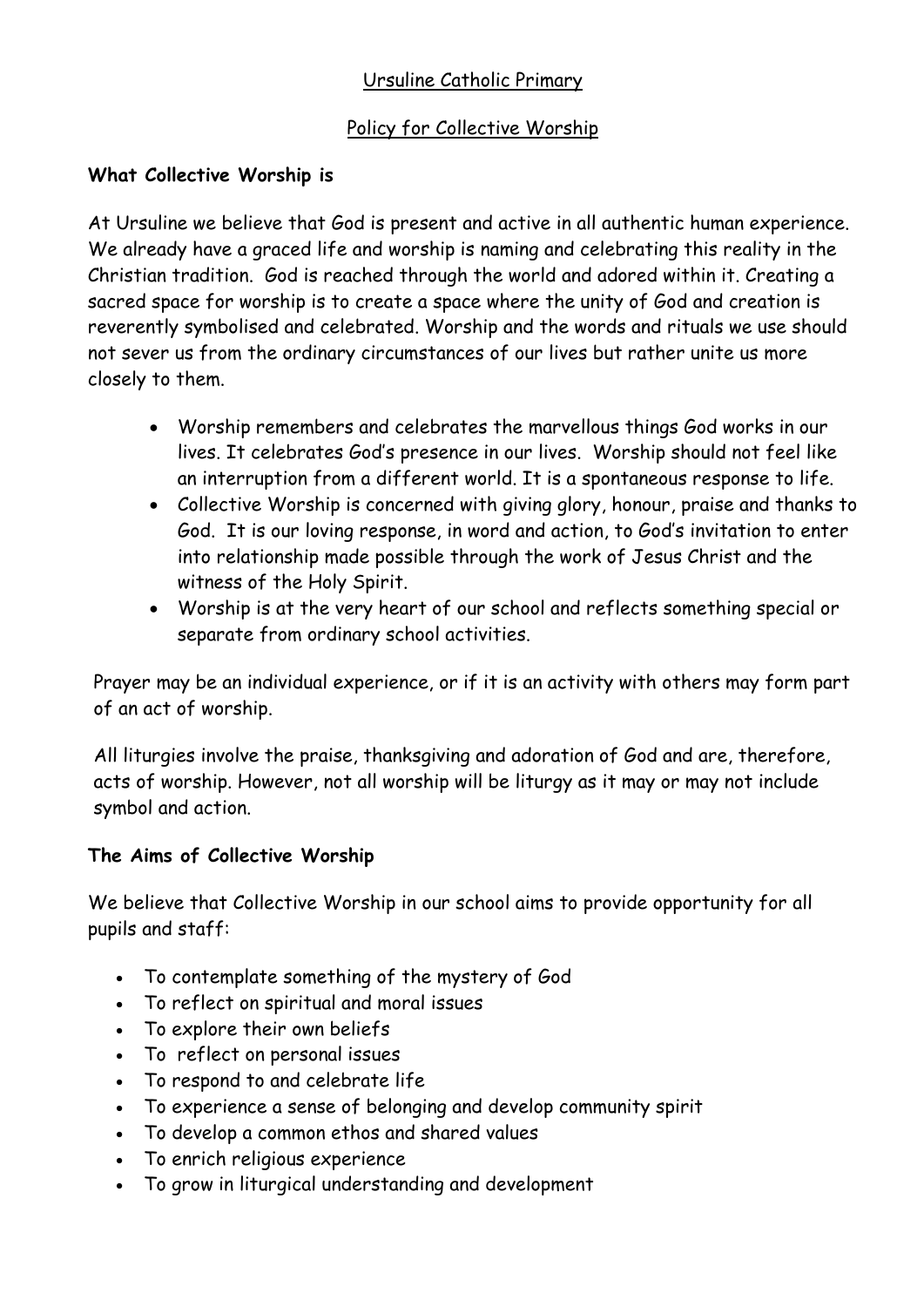- To reinforce prayers which are part of the Catholic tradition
- To reinforce positive attitudes
- To participate fully
- To take time out 'to wonder at', 'to come to terms with' and 'to give worth to.'

# **Principles of Collective Worship**

All Acts of Worship in this school will:

- Give glory and honour to God
- Be a quality activity, fundamental to the life of the school and its Catholic character
- Develop in pupils skills that enable them to prepare, organise and lead worship rather than always participating or contributing in a taken way
- Give pupils positive liturgical experiences, appropriate to their age, aptitude and family backgrounds in order to prepare them for the liturgical life of the Church. In order to do this celebrations will:
	- $\triangleright$  Be kept small wherever possible or appropriate to help to personalise the experience – Reception in classes; Y1 & 2; Y3 &4 and Y5 & 6 when in Hall
	- $\triangleright$  Be short and appropriately pace, one minute for each year of child's age as a guideline, ie KS1 5-6 minutes, KS2 7-10 minutes.
	- $\triangleright$  Be simple, including a range of experiences offered in a variety of groupings and in a variety of settings, such as class, Hall, Eco-Garden

Refer to the Archdiocese Collective Worship 'Guidance for schools' and 'Come and See' pages 28 – 32 for further guidance.

# **Resources for Collective Worship**

In order to facilitate Collective Worship in the Classroom all classes have:

- A candle
- A cloth
- A crucifix or cross
- A rosary
- 'God's Story' (edition appropriate to the year group)
- A petition book

# **Websites of interest:**

- [www.cafod.org.uk/primary](http://www.cafod.org.uk/primary)
- [www.bbc.co.uk/religion](http://www.bbc.co.uk/religion) (provides helpful information on various feasts and festivals)
- [www.assemblies.org.uk](http://www.assemblies.org.uk/)
- [www.missiontogether.org.uk](http://www.missiontogether.org.uk/)